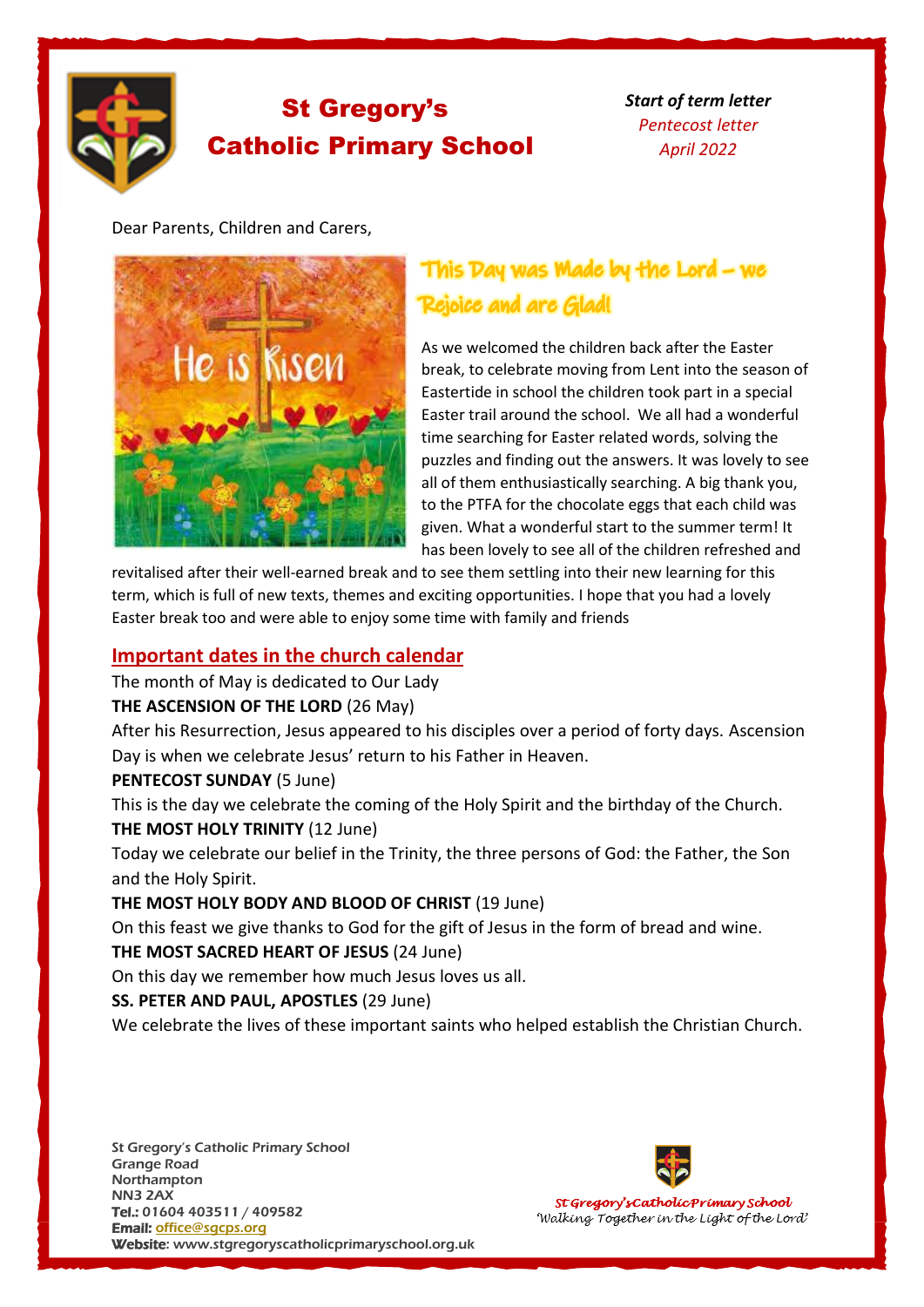## **Year 6 SATS Week**

In the week beginning  $9<sup>th</sup>$  May our year 6 children will be taking their end of primary school examinations (SATS). The children have been working very hard this year. Many taking extra booster sessions to support the missed learning over the last two years. Please encourage your child to sleep well, get plenty of rest and keep hydrated with lots of water. They have been well supported in school and we want the children to be confident and believe in themselves.

| <b>Date</b>                     | <b>Activity</b>                                                 |
|---------------------------------|-----------------------------------------------------------------|
| Monday 9 May 2022               | English grammar, punctuation and spelling papers<br>$1$ and $2$ |
| Tuesday 10 May 2022             | English reading                                                 |
| <b>Wednesday 11 May</b><br>2022 | Mathematics papers 1 and 2                                      |
| Thursday 12 May 2022            | Mathematics paper 3                                             |

## **Year 2 SATS Information**

**During the month of May, our year 2 children will also be sitting specific tests in Reading and Mathematics. These are to support the evidence the teacher already has about how your child is doing.** The tests are a tool for teachers to help them measure your child's performance and identify their needs as they move into key stage 2. They also allow teachers to see how your child is performing against national expected standards. The tests can be taken any time during May and they are not strictly timed. Pupils may not even know they are taking them as the teacher will incorporate them into everyday classroom activities.

| <b>Subject</b>                                               | <b>Test paper</b>                                             |
|--------------------------------------------------------------|---------------------------------------------------------------|
| English reading                                              | Short text and questions<br>Long text with separate questions |
| Mathematics                                                  | Arithmetic<br>Mathematical reasoning                          |
| English grammar, punctuation and<br>spelling (optional test) | Spelling<br>Punctuation and grammar<br>(including vocabulary) |

Teachers will use the results from these tests, along with the work your child has done throughout the year, to help them reach their own judgements about how your child is progressing at the end of key stage 1. These teacher assessment judgements will be reported to you by the end of the summer term.

St Gregory's Catholic Primary School Grange Road Northampton NN3 2AX Tel.: 01604 403511 / 409582 Email: [office@s](javascript:void(location.href=)[gcps.org](javascript:mt() Website: www.stgregoryscatholicprimaryschool.org.uk

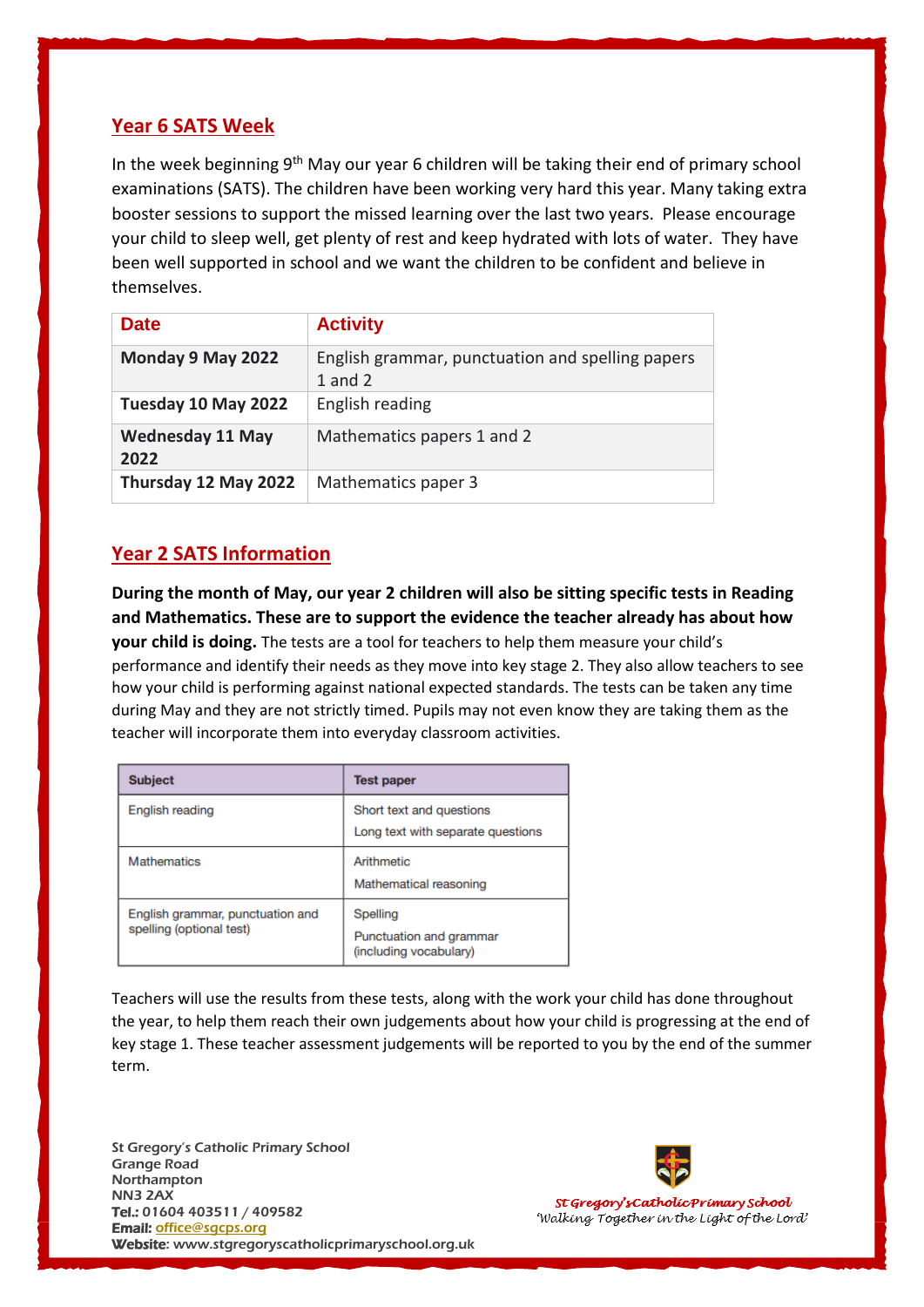## **Queen's Platinum Jubilee Celebrations**

As the country prepares for to celebrate the Queen's Platinum Jubilee, we too, are getting ready! Please see the special "Best of British" Competition included in this letter. Please do encourage your child to enter or why not make it a family entry. There will be a display of all entries and prizes will be awarded.



Also, on the last day of this half term we will be gathering as a

whole school for a spectacular party in the playground (Street party style). Hopefully your child will look back in years to come and remember how they celebrated this moment in history.



St Gregory's Catholic Primary School Grange Road Northampton NN3 2AX Tel.: 01604 403511 / 409582 Email: [office@s](javascript:void(location.href=)[gcps.org](javascript:mt() Website: www.stgregoryscatholicprimaryschool.org.uk